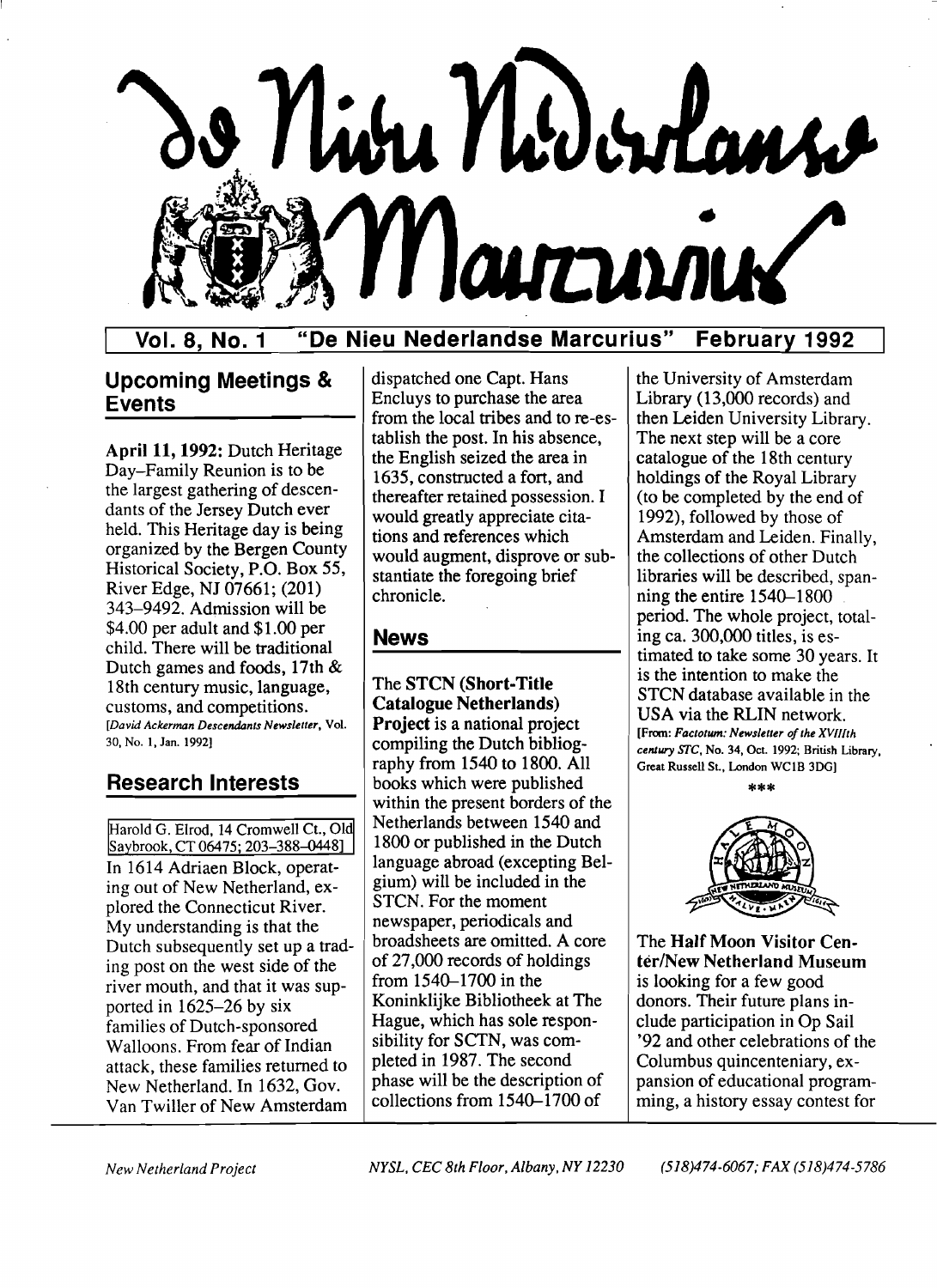vice as goodwill ambassadors,<br>interpretation on board the Half elementary school students, serinterpretation on board the Half "first salute" to a ship of the *Moon*, service as a site for **the** *newly* formed United States. Moon, service as a site for<br>metal newly formed United States, for which Charles Gehring has<br>making the Dutch the first to served as special consultant. maritime and international making the Dutch the first to events, hosting of Colonial recognize officially the exist-Maritime Association's annual Ence of the new nation.<br>
tax-deductible donations to Half<br>
Moon Visitor Center/New **Publications** to the new original essays treat all Moon Visitor Center/New **Publications** new original essays treat all vectors network of the Netherland Museum, Liberty geocalitural regions and are or Netherland State Park, Jersey City, NJ **A Beautiful and Fruitful Place:**  $\begin{array}{c} \boxed{\text{ganized into seventeen sections} \\ \boxed{07305.} \end{array}$ 

If you need a reason to celebrate \$2.50 postage. The volume in-<br>Dutch heritage and culture, you cludes 31 papers by 28 different<br>now have two official holidays.

New York State Legislature. It was on October 11, 1614, that was on October 11, 1614, that etc. In addition, the book in-<br>the States General of the United aludes 73 illustrations a date the States General of the United cludes 73 illustrations, a detailed<br>Netherlands, meeting at the  $\begin{array}{c|c} \hline \end{array}$  25 nogo index, and introduction Netherlands, meeting at the  $25$ -page index, and introduction<br>Hague, chartered the New  $\mu$  by Charles T. Gebring, trans Hague, chartered the New by Charles T. Gehring, trans-<br>Netherland Company. It gave Netherland Company. It gave<br>the company "the right to resort percent origina the history of the company "the right to resort<br>to, or cause to be frequented" Project, giving the history of the<br>seminar. Make checks payable the territory in America extend-<br>to Friends of the New Nether-<br>long project BO Box 2526 ing on the north from the present<br>day boundary separating New -- Empire State Plaza Station,<br>York State and the Province of Albany, NY 12220-0536.<br>Latitude) southward to what is<br>Latitude) southward to what is Latitude) southward to what is<br>
now northern New Jersey (40<br>
University Press is Thomas E. Hudson Street, Kinderhook, NY<br>
University Press is Thomas E. Hudson Street, Kinderhook, NY Degrees North Latitude). Thus University Press is Thomas E. [Hudson Street, Kinderhook, N<br>Rurke Ir 's Mohawk Frontier. [12106; to order by credit card Burke, Jr.'s *Mohawk Frontier:* 12106; to order by credit card<br>
ance 6 years before the signing<br>
The Dutch Community of call 1-800-343-3531. Here you ence 6 years before the signing *The Dutch Community of* call 1-800-343-3331. Here you of the Mayflower Compact and *Schenectady, NY, 1661-1710*. Will find directory listings in the establishment of Plymouth This book was This book was the winner of the the establishment of Plymouth colony and 7 years after the second Hendricks Manuscript Blue to Genealogical Societies, and 1988. You can colony and 7 years after the the second Hendricks Man

year to be Dutch Heritage Day. claimed November 16 of each It was on that date in 1776 that

recognize officially the exist-<br>ence of the new nation.<br>to include extensive evaluation

Selected Rensselaerswijck Semi- designed to promote the<br>*nar Paners, a 400-page compila-* broadest possible historical *nar Papers,* a 400-page compila- broadest possible historical<br>tion papers from the first ten crientation. Pre-publication tion papers from the first ten<br>Rensselaerswijck Seminars Price \$285 from Charles  $\int \text{C}$  Holidays Rensselaerswijck Seminars Price \$285 from Charles Seminars Seminars Seminars Seminars Seminars Seminars Seminars Seminars Seminars Seminars Seminars Seminary Seminary Seminary Seminary Seminary Seminary (1979 through 1987), are now  $\begin{array}{c} \text{Scribner's Sons, 866 Third} \\ \text{available for only $1950 +} \end{array}$  Ave., New York, NY 10022. available for only \$19.50 +  $\begin{matrix} \text{Ave., New York,} \\ \text{A.} \\ \text{A.} \end{matrix}$ authors addressing such subjects October 11 has been named<br>
New Netherland Day by the law, agriculture, education, ar-<br>
law, agriculture, education, ar-<br>
labellow, religion, Dutch India cheology, religion, Dutch-Indian<br>relations, the family, women,

Just published by Cornell Award back in 1988. You can from Translators to Inns, order Burke's book for \$32.50 Newspapers to Lawyers. order Burke's book for \$32.50 Newspapers to Lay<br>from Cornell UP 124 Roberts. The U.S. Congress has pro-<br>
claimed November 16 of each Place, Ithaca, NY 14850.

the Dutch government on the is-<br>  $\begin{array}{|l|l|} \hline \text{Forthcoming December 1992 is} \end{array}$ <br>  $\begin{array}{|l|l|} \hline \text{the 3-volume *Encyclopedia of*} \end{array}$ land 3-volume *Encyclopedia of*<br> *Encyclopedia of* 



Peter G. Rose and Peter De Jong \*\*\* collaborated on an article en-<br>titled "Dutch Cookies A Baker's

*NewNetherlandProject NYSL. CEC8th Floor.Albany.NY 12230* (518)474-6067; FAX (518)474-5786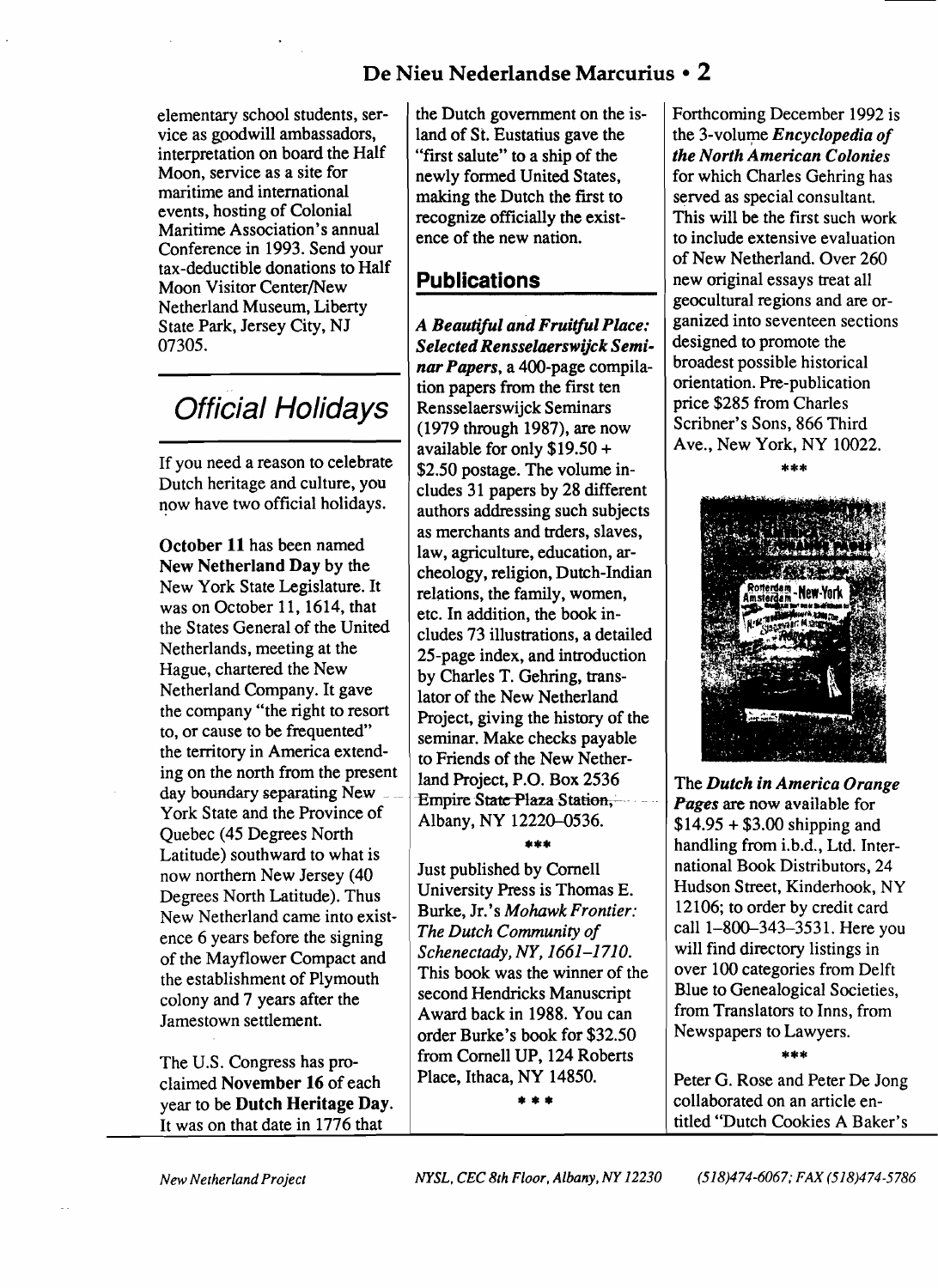Dozen" which was published in the December 1991 issue of *Gourmet* magazine.

### •••

In 1988 and again in 1991 Hofstra University sponsored symposia and exhibits on *17th Century Dutch Art and Life.*  Many interesting papers (including talks by Simon Schama and Rod Blackburn) were presented at these two symposia which deserve publication. Prof. Donna R. Barnes needs our letters asking about publication plans to show her administration that there is interest. Write to her at Hofstra University School of

Education, Mason Hall, Hempstead, NY 11550 to express your wish to see these papers published.

•••

Interested in exploring the many ethnic cultures of America? What you want is the *Ethnic Cultures ofAmerica Calendar*  1992. It lists the new October 11 New Netherland Day as well as Sinterklaas and the official religious and folk holidays for every other ethnic group. Order from Educational Extension Systems, P.O. Box 259, Clarks Summit, PA 18411; 800-447-8561. \*\*\*

The New Netherland Project is the subject of a 2-page newspaper article entitled "Old Dutch records show positive side to Dutch contribution to America" in *The Windmill Herald* of January 10, 1992 (Vol. 34, Issue 701). We are very grateful to Mr. Albert Vanderheide for this invaluable publicity. A l-Year subscription to the bi-weekly *Windmill Herald* is \$20. The address is P.O. Box 313, Lynden, WA 98264-0313.

### **Totidem Verbis**

In our last installment we left our Dutch expedition at the Mohawk castle called Canagere (near Sprakers, NY). The paperback edition of A Journey into Mohawk and Oneida Country is now available from Syracuse University Press. It can also be ordered from the Museum Shop, New York State Museum, Albany, NY 12230.

Den 19 ditto Kreegen wy een brieff van Marten Gerritsen gedat[eert] van den achtienden deses kreegen daer mede pampier sout ende toback voor den wilden & een flesken met brande wyn & heverden een man dat onse gidse wesen sou naede sinnekens & gaven hem  $\frac{1}{2}$  @ duffel :2: pr. bylen :2: messen & :2: pr. elsens eysers hadt het soomer geweest daer soude volck genoech mede gegaen hebben maer door dien dat winter was wouden niet wt haer landt gaen om dat het daer dickwils een mans lenckte sneeut wy hadden desen dach seer grooten reegen & ick gaf desen wilt een paer schoenen & hieten hy SQORHEA.

Adi 20 ditto Doen gongen wy vandt :2:de Casteel & doen wy :1: my1gegaen hadden doen quaem onsen wilt SQORHEA voor een offal daer wy mosten gaen desen offal daer liep seer hardt afwater & met veel grooten schoeten eys wandt door den grooten regen van gisteren soo was den offal opgebroocken sao dat wy daer in groot preykel waeren wandt hadde daer maer een van ons gevallen die hadde om den hals geweest doch Godt de heer bewaerden ons & quaemen daer duer waeren nat tot den middel toe & doen wy weder een half my1gegaen hadden quaemen wy sao nat bevroren met onse cleeren cousen schoenen op een seer hooghen bergh daer :32: huysen stonden alle gelyck de voorgaende waeren de sommege langh :100:90:80: treeden of stappen in yder huys waeren :4:5:a:6 steeden daer gevuyr & gekoockt warden hier waeren veel wilden tuys soo dat wy hier veel besiens hadden van ouden van de jongen jae wy conden hyer haest niet door de wilden gaen sy drongen maleander int vier om ons te sien & het wel midder nacht was altoos eer sy van ons scheyden wy conden ons genoeg miet doen of liepen ront om onse Iyf heenen sonder schaemte dit is het derde Casteel & wert genaem[t] SCHANIDISSE den Oversten hiet TEWOWARY Ick kreegh desen avont een leewen rock om myn mede te decken maer hadden smorgens wel :100: luysen & aten hier veel harten vlees om & by dit Casteelleyt veel vlacklandt & het bas vol eyken & nooten boomen wy kreegen hier een beuer voor een elsen yser.

Adi 21 ditto Gongen wy smorgens heel vroech & waeren van menige naet 4de Casteel te gaen maer doen wy  $\frac{1}{2}$  myl gegaen hadden quaemen wy in een dorp daer 9 pr. huysen stonden ende was genaemt OSQUAGE den Oversten was genaemt OQUOHO dat is wollef & hier was een grooten offal daer onse gidse niet duer woude gaen omdat het waeter overt hooft was door den grooten regen soo dat wyt wt stelden tot sanderdaechs desen Oversten dede ons seer veel goets ende gaf ons wei te eeten dede ons heel veel goedts want atwat inne synen huysen was dat was voor ons ten besten hy seyde tegens my anders niet dan dat ick syn broeder & goede vriendt was Ja hy vertelde myn mede hoe dat hy dartich daegen te lande gereyst hadde & daer gesien een engelsman om de spraeck te leeren van de minquasen quaemen om de vellen op le handelen ick vraeghden hem oft daer franse wilden waeren by de sinnekens seyde Jae een dich ick blyde was & docht doen wel tot myn ogemerck te coomen ick werde hier onboden om een man te genesen die heel sieck was.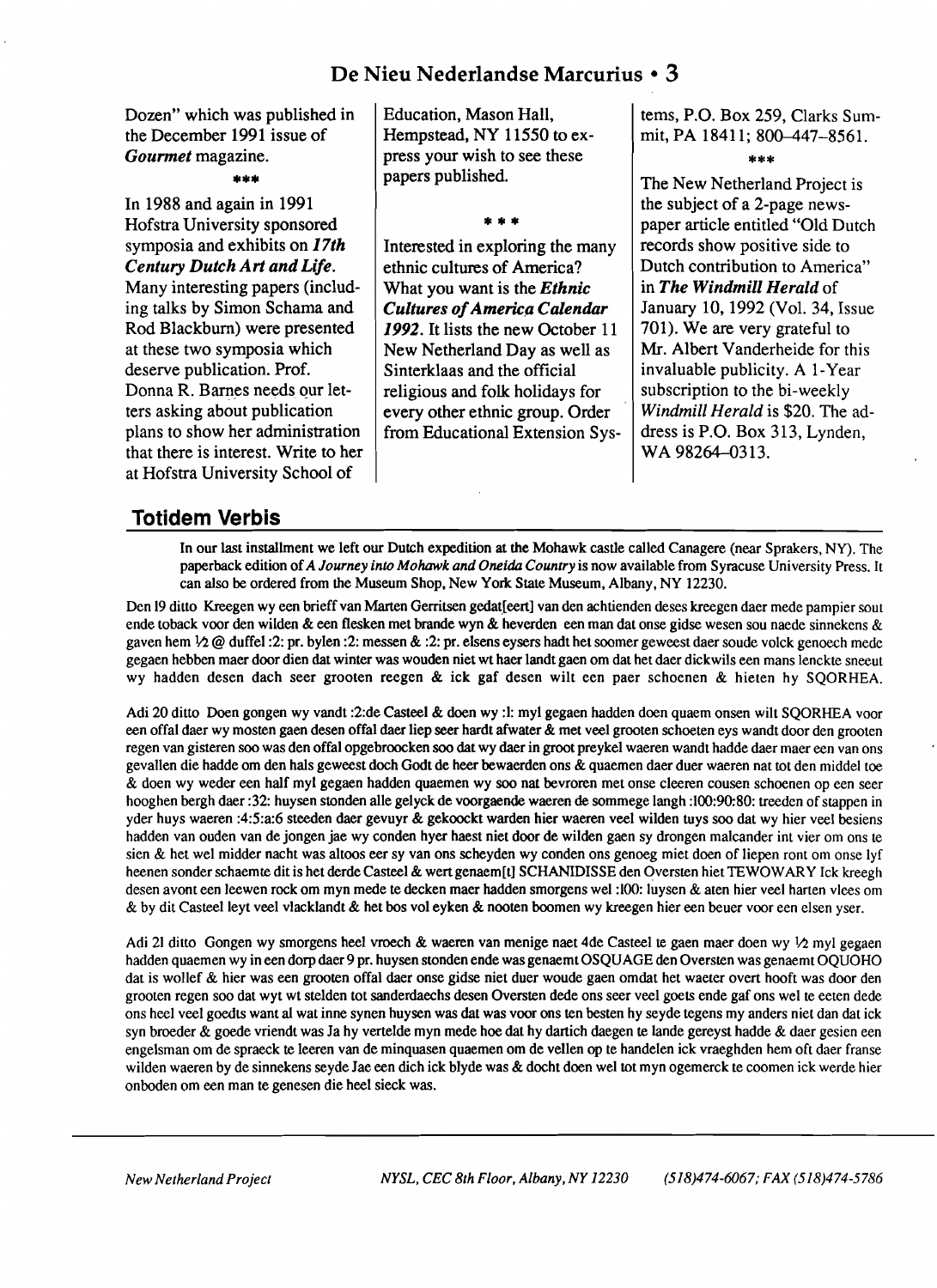Adi 22 ditto Smorgens doen de son op quam syn wyt saemen duer de offal gegaen die tot over de knyen diep & was soo koudt dat onse kousen & schoenen soo hart bevrosen in Corten tyt als harnessen de wilden dorsten daer niet duer gaen maer gongen 2 en 2 met een stock handt aen handt & doen wy 1/2 myl gegaen hadden quaemen wy in een dorp dat hier CAWAOGE daer stonden 14 huysen & een beer om te mesten wy gongen daer in & soogen daer een pyp toback om dat onsen ouden Man die onse gisse was seer moey was daer quaem een oudt man by ons die ryep ons aen wellecoom wellecoom hoo ghy moet hier te nacht blyven maer wy om onse reyse te vervorderen gongen wech ick woude desen beer koopen maer sy wouden hem niet misten alle desen wech staen veel boomen gelycken haest den seuen boom hebben seer dicke bast & dit dorp staet mede op een hoogen bergh & doen wy noch een moeyl gegaen hadden quaemen wy int 4de Casteel overlandt daer weynich boomen stonden & wort genaemtTENOTOGE daer stonden :55: huysen de sommige :100: & anderen min & meer treeden & hier loopt de Kil verby daer voor desen van geseyt is & streckt hier de Coers meest noorden ten westen & ten suyden ten oosten hier tegen over de kil staen mede huysen maer wy waeren daer niet in wandt die huysen waeren almeest vol Cooren & de huysen in dit Casteel syn al vol Cooren & boonen hier sagen de wilden wander toe want waeren alle meest thuys & quaemen ons hier soo omringelen dat wy pas door de wilden Conden gaen & nae langh passeren quam een wilt by ons die ons mede nam nae syn huys & daer gongen wy in dit Casteel is beset geweest met 3 reygen pallesaden maer nyuewaer[] daer geen aen dan :6 a 7 soo dick dat het ongelovelyck was dat wilden dat souden cunnen doen om ons te sien drongen malcanderen int vier.

Adi 23 ditto Quam hier een man roepen en kreyten duer enige huysen maer wy en wisten niet wat dat te beduyden hadden & een wyltyts quam Jeronimus dela Croix & seyde wat mach dat beduyden de wilden maecken haer reet int geweer ick vraeghde haer wat dat soude beduyden seyden tegen myn niet wy sullen met malcander speelen & daer waeren 4 met klophamers & een pertey met byten & stocken soo dat daer :20: persoonen inde wapenen quaemen 9 aen de eene siede & :11: aen de andere siede daer gongen sy doen aen malcander & vochten & smeeten enige hadden hemesse aen en storm hoeden die sy selver maecken van dunne tienen & touwen aen malcander gevlochten dat daer geen piel noch byl door can comen om haere seer te quetsen  $\&$ nae dat sy soo een langen tyt geschermuseert hadden soo liepen de partien tegen malkander aen & sleepten den een den anderen met den haiere gelyck sy haer vianden souden doen als sy die verovert hadden & sneeden haer dan de hoofden af & sy wilden hebben dat wy met onse pistolen mede souden schieten maer wy gongen wech & lieten haer gaen & wy worden desen dach genoot op :2: beeren & wy kreegen desen dach  $\frac{1}{2}$  schepel boonen & een partey drooge aertbayen & liet hier ons versorregen van broot dat wy op de reyse mede souden nemen waeronder dat enige gebacken waeren daer nooten & Carstanien & drooge blauwebessen & tsaet van sonnebloemen ingebacken was.

**New Netherland Project New York State Library CEC 8th Floor Albany, NY 12230**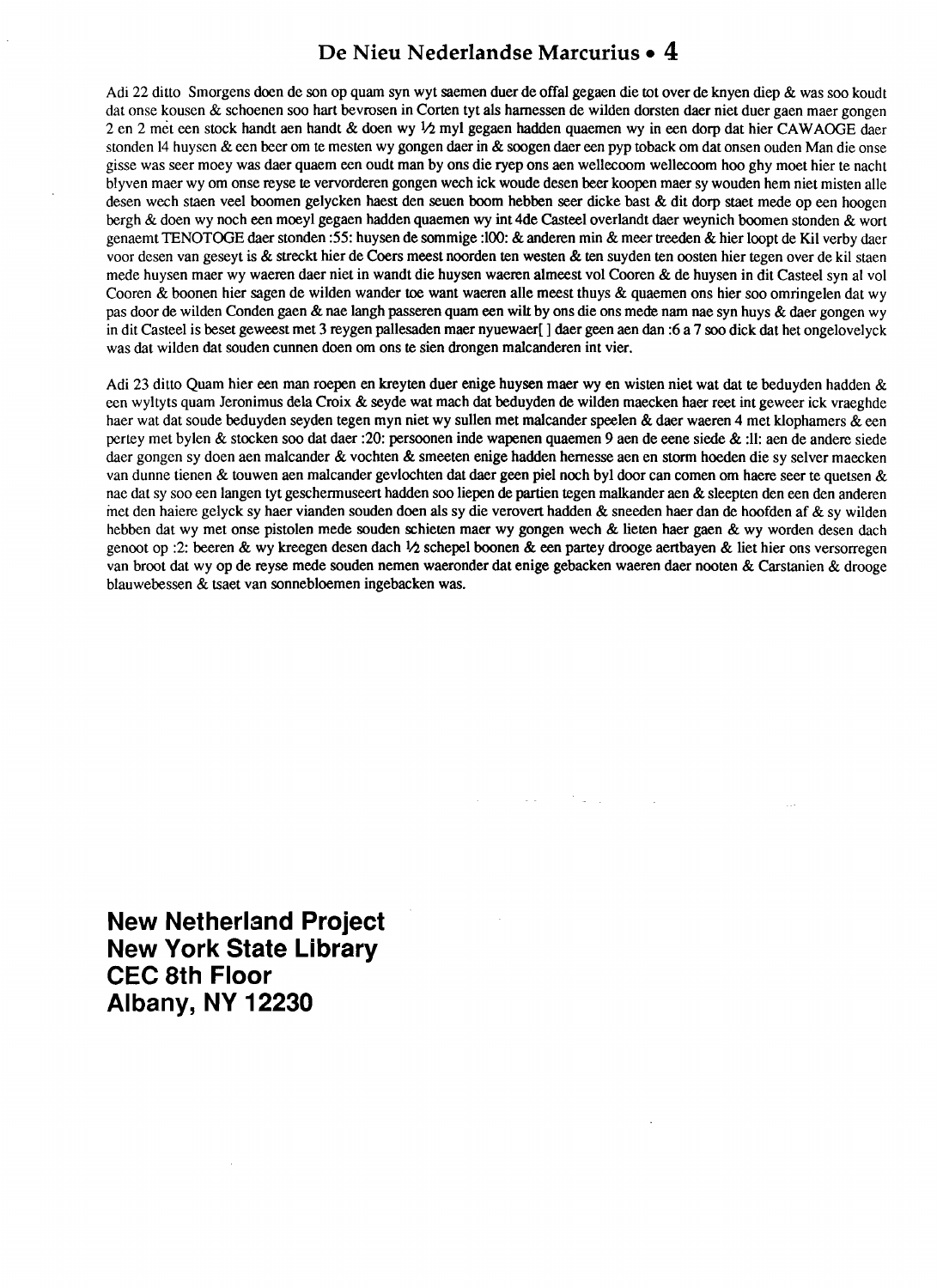

### Vol. 8, No.2 "De Nieu Nederlanse Marcurius" May 1992

# Upcoming Meetings & ploration of North America and Map Making" The next International Con-<br>
Free of Netherlandic Ploration of Charting the Sea of

*Parkness: The Four Voyages of Darkness: The Four Voyages of*<br>
brating its 350th anniversary all 1992, at Calvin College in *Henry Hudson*, on "Henry<br> *Hudson's Exploration of New*<br> *Hudson's Exploration of New*<br> *Hudson* this year. The most recent event  $\begin{array}{|l|} \hline \text{Grand Rapids, Michigan. For} \\ \text{few have sonsored is Dutch} \hline \end{array}$ they have sponsored is Dutch Heritage Sunday, May 10, 1992. | contact Dr. Martin Bakker, Indication, we have asked Jim<br>Other events include: | Dept. of Germanic Languages, | Corsaro, of NY State Library's Other events include:<br>• May 15: a Dutch Heritage Banquet.

- 
- 
- 
- 
- 

Robert Alexander, First Church the following:<br>historian, has prepared a new  $\left\{\n\begin{array}{c}\n\text{the following:}\n\text{S} \\
\text{S} \\
\text{S} \\
\text{D} \\
\text{D} \\
\text{D} \\
\text{D} \\
\text{D} \\
\text{E} \\
\text{D} \\
\text{D} \\
\text{D} \\
\text{D} \\
\text{E} \\
\text{D} \\
\text{D} \\
\text{E} \\
\text{D} \\
\text{D} \\
\text{E} \\
\text{$ brochure giving an overview of Hoorn, Netherlands speaking on<br>the history of the Reformed "Along the Spice Trails: Dutch" Project, is preparing an anniver-<br>
Ship Building" Mrs. Black's greatest contribu-<br>
Notation of the "Deacons" stratest" Mrs. Black's greatest contribu-Account Books," which First Church hopes to publish. For more information contact First under in the Connecticut Valley unsigned paintings of known<br>
Church in Albany, 110 North **Robert S. Grumet**, Archeologist, American 18th- and 19th-cen-<br>
Pearl Street, Albany, NY 12207; Nation Pearl Street, Albany, NY 12207; phone:  $(518)$  463-4449. ic Region, on "Early Dutch Ex- based largely on social history.

In addition, we have asked Jim contact Dr. Martin Bakker, May 15: a Dutch Heritage Banquet. Calvin College, Grand Rapids, June 13-19: Annual meeting of  $M149546$ :  $\frac{1616}{957-6321}$ .

site of the Old Stone Church at the  $\begin{array}{c|c} 1 \text{ ne } \text{ New NetInerland Project's} \\ \text{foot of State Street.} \end{array}$  dent Center on the first floor of foot of State Street.<br>October 25: Homecoming Sunday nar will be held Saturday. Sen-October 25: Homecoming Sunday nar will be held Saturday, Sepworship with former pastors, tember 19, 1992. The theme in ecumenical representatives and this Columbian Quincentenary Netherland Project. NYSI Pecember 6: Putting People in year is **The Dutch in the Age of** 8th Floor, Albany, NY 12230. Mission Sunday **Exploration** and it will feature

- Cees Bakker, Westfries Museum,<br>Hoorn, Netherlands speaking on
- 
- Storrs, on "Dutch Exploration and Dept., University of Connecticut, Trade in the Connecticut Valley<br>and eastern Long Island Sound"
- tic Region, on "Early Dutch Ex-National Park Service, Mid-Atlan-

Author of *Charting the Sea of*<br>*Darkness: The Four Voyages of* 

Manuscripts and Special Collec-• June 13-19: Annual meeting of MI 49546; tel:  $(616)957-\overline{6321}$ ;  $\begin{array}{|l|l|l|}\n\hline\n\text{General Synod of the Reformed} & \text{Mat: } (616)957-\overline{6321} \\
\text{Church in America.} & \text{Symod of the Reformed} & \text{fast: } (616)957-8551.\n\hline\n\end{array}$  and  $\begin{array}{|l|l|l|}\n\hline\n\text{Hilons, to put together an exhibit} & \text{tions, to$ Founding with a processional to the the New Netherland Project's state of the Old Stone Church at the The New Netherland Project's state of the Old Stone Church at the The New Netherland Project's dignitaries<br>December 6: Putting People in year is **The Dutch in the Age of** eth Floor Albany NY 12230

the history of the Reformed<br>
Church in Albany. In addition,<br>
Janny Venema, research assis-<br>  $\begin{array}{c|c|c|c|c} \end{array}$  Along the Spice Trails: Dutch<br>
Companies and Their Overseas Ex-<br>  $\begin{array}{c|c|c|c} \end{array}$  The field of New Yor tant of the New Netherland Behouden Huys, Terschelling, torian and museum head, died of<br>Project, is preparing an anniver-<br>Retherlands on "Dutch Primacy in cancer on February 28, 1992. sary translation ofthe "Deacons' Mrs. Black's greatest contribu • Kevin McBride, Anthropology ship was her identiftcation of the

*New Netherland Project NYSL. CEC 8th Floor. Albany. NY 12230* (518)474-6067; FAX (518)474-5786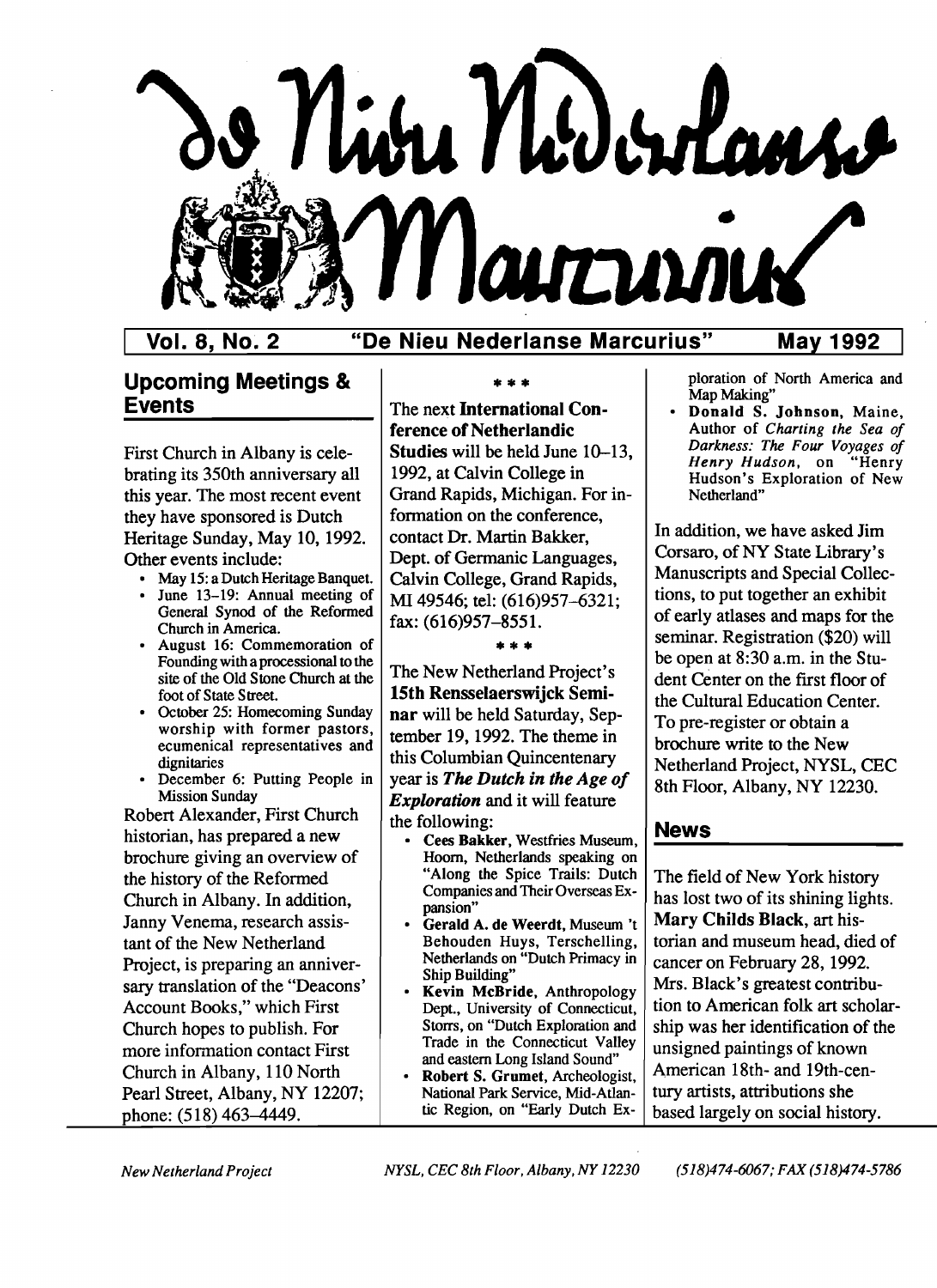Mrs. Black organized more than  $\vert$  right and promises to match up  $\vert$  United States are featured in the 100 exhibitions seen in the to another \$132,350 if the 14-page Dutch-language news-United States, Britain or Israel. | Project receives a like amount in | letter, *De Nieuwe Amsterdam-*She had worked at Colonial Wil- contributions. This is almost *mer*. It is published ten times per liamsburg, the Museum of double the matching amount year and a subscription costs<br>American Folk Art, and the which the Project has ever had \$25.00. If interested, contact American Folk Art, and the which the Project has ever had \$25.00. If interested, contact<br>New-York Historical Society. to raise in the past. The Project's them at P.O. Box 10, Teaneck, New-York Historical Society.  $\vert$  to raise in the past. The Project's [Rita Reif, New York Times, 2/29/92]  $\vert$  Friends group is developing  $\vert$  NJ 07666; (212) 768-8409.

On March 25, 1992, Assembly-<br>
man Bill Hoyt of Buffalo col-<br>
lapsed on the floor of the New Set up a New Netherland In-<br>
striute. If you would like to be<br>
cohen's The Dutch A merican lapsed on the floor of the New<br>
York State Assembly and died<br>
of a heart attack. Mr. Hoyt had<br>
lact the Friends of the New<br>
lact the Friends of the New<br>
lact the Friends of the New<br>
lamining the life of the early imbeen instrumental in obtaining<br>two \$50,000 legislative grants 2536 ESP Station, Albany, NY<br> $\frac{1}{2536}$  ESP Station, Albany, NY two \$50,000 legislative grants 2536 ESP Station, Albany, NY author constructs a picture of for the New Netherland Project  $\begin{array}{|l|l|}\n 12220-0536.\n \end{array}$  author constructs a picture of their culture through the form boun In 1980 and 1987, enabling the **Publications landscaptes they built**, the obligation on two grants. Hoyt **Publications landscaptes they cultivated**, and the tools and conjunct they obligation on two grants. Hoyt<br>was the major sponsor of the *A Beautiful and Fruitful Place:* the tools and equipment they<br>1988 Documentary Heritage *Selected Pensseleerswijck Semi*ng function families, their 1988 Documentary Heritage *Selected Rensselaerswijck Semi* ture of their families, their<br>Law, the 1989 Comprehensive *ngr Papers 400-pg compilation* follows and fall-life. It was Law, the 1989 Comprehensive *nar Papers*, 400-pg. compilation folklore, and folklife. It was in Local Government Records Law of papers from the first ten semi-<br>Local Government Records Law of papers from the first ten semi Local Government Records Law<br>and the Local Records Improve-<br>ment Fund Law. He has also sup-<br> $\left\{\n\begin{array}{c}\n\text{of papers from the first ten semi-} \text{the second quarter of the 18th}\n\end{array}\n\right.\n\right\}$ ported the continued funding of<br>the Arsdale Labor History<br>Project which teams up the AFL-<br>CIO with four cooperating ar-<br>chival organizations.<br>Fortunately, the archival com-<br>Fortunately, the archival community was able to say thank<br>you to Bill Hoyt before his death<br>by presenting him with the<br>Society of American Archivists' strategy and Society, the Holl-<br>Jameson Award in 1991. The<br>Jameson Award in 1991. The Jameson Award in 1991. The<br>New Netherland Project feels<br>his loss very deeply.<br> $\begin{bmatrix}\n\text{122} \\
\text{133} \\
\text{144}\n\end{bmatrix}\n\begin{bmatrix}\n\text{135} \\
\text{156}\n\end{bmatrix}\n\begin{bmatrix}\n\text{146} \\
\text{156}\n\end{bmatrix}\n\begin{bmatrix}\n\text{146} \\
\text{156}\n\end{bmatrix}\n\begin{bmatrix}\n\text{146} \\$ 

April I, 1992 and will fund the

long-range plans to endow the  $*$ \*\*\*<br>Project into the 21st century and New York Universe

East 58th Street, New York, NY **David E. Narrett's** *Inheritance* 10022. Back issues are also and Family Life in Colonial

The New Netherland Project<br>
The New Netherland Project<br>
has received another grant from<br>
the National Endowment for the<br>
Humanities (NEH). This is the<br>
sixth NEH grant to support the<br>
work of the Project. It began<br>
Anril 1 Project through March 31, 1995. The activities of the Dutch com-<br>The grant provides \$94,000 out-<br>The grant provides \$94,000 out-<br> $\begin{array}{c|c}\n\text{The activities of the Dutch com-}\n\end{array}\n\begin{array}{c|c}\n\text{Re} & \text{1620s until the American}\n\end{array}\n\end{array}$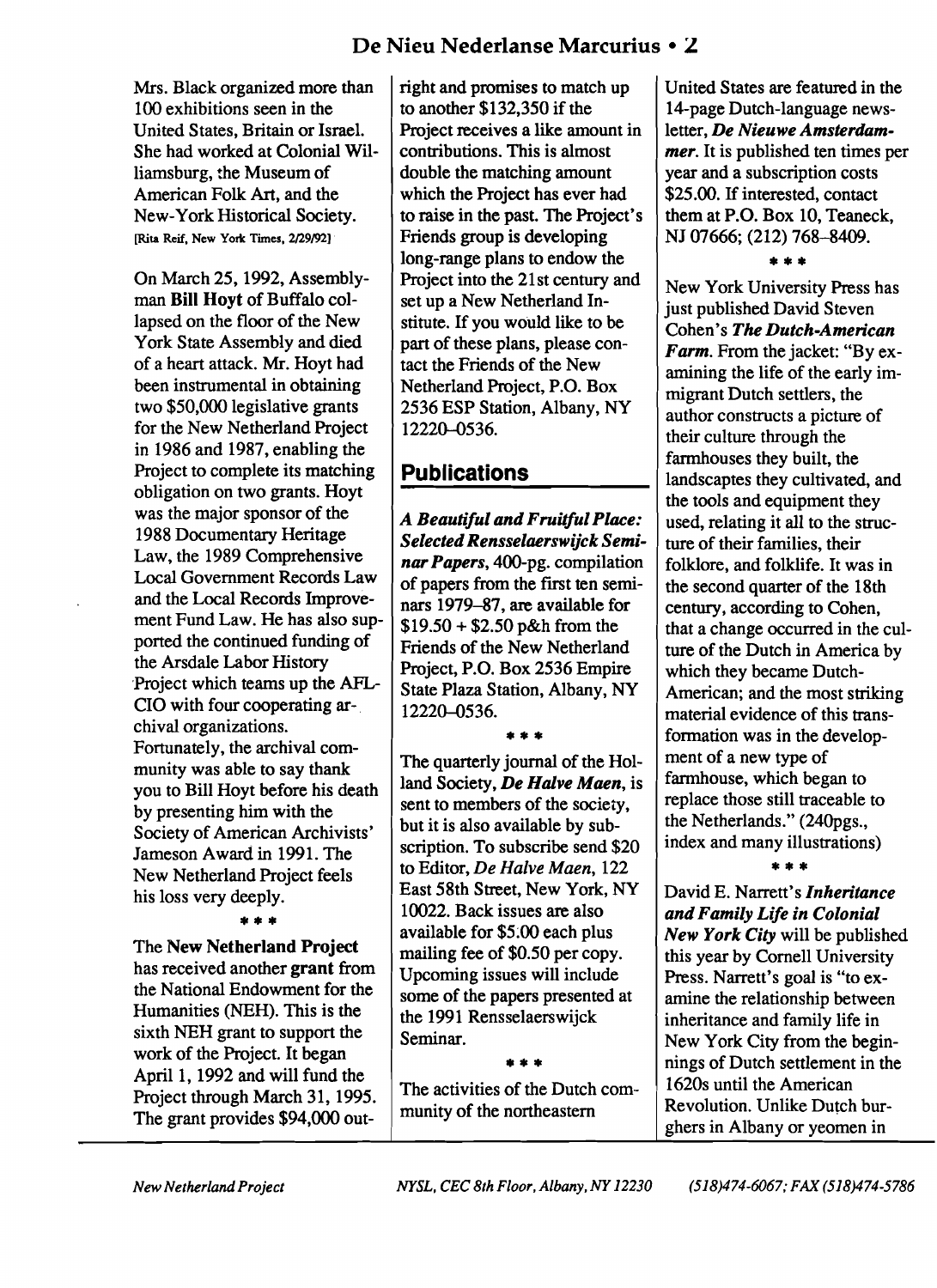the mid-Hudson Valley, Dutch residents of Manhattan had to adjust to a growing English presence within a generation after the conquest of New Netherland. New York City wills are therefore especially revealing about the extent of ethnic assimilation and the changing nature of communal ties within a pluralistic society." (ca. 250 pages)

\*\*\*<br>. .

The January-February 1992 (Vol. 46, No.4) issue of *The Conservationist,* the official publication of the New York State Department of Environmental Conservation, has an article by Ben Tullar, Jr. entitled "The Eastern Coyote-Always a New York Native." The article contrasts the views of the early Dutch settlers with those of New Englanders on the subject of wolves and coyotes.

"' .. *The Reporter,* a newsletter of the Dutch Barn Preservation Society (DBPS), keeps its members informed of barn tours, publications, workshops, removals, etc. To join the DBPS, send dues (\$5-Student, \$10-Regular, \$20- Contributing, \$25-Supporting) to DBPS, Box 176, Rensselaer, NY 12144.

•••

Now available in paperback is Maria A. Schenkeveld's *Dutch Literature in the Age of Rembrandt.* The book investigates the strong social concerns of 17th-century Dutch literature and sheds light on other aspects of the Golden Age, such as the connection between poetry and painting, and the republic's function as a European literary trading center. Order from John Benjamins

North America Inc., 821 Bethlehem Pike, Philadelphia, PA 19118; tel. (215)836-1200; Fax (215)836-1204. Price for paperback is \$22.95 plus \$2.00 p&h; hard bound is \$49.00.<br> $***$ 

\* \* \*

We call your attention to an article by David Y. Allen entitled "Dutch and English Mapping of 17th-Century Long Island" which appeared in *The Long Island Historical Journal,* Vol. 4/No. 1 (Fall 1991).

•••

*Swedish Colonial News* is a quarterly newsletter published by the Swedish Colonial Society, 1300 Locust Street, Philadelphia, PA 19107. To join send dues (Individual-\$20; Family-\$25; Life-\$300) to Mrs. Wallace F. Richter, 336 S. Devon Ave., Wayne, PA 19087.

### Totidem Verbis

This installment of the *VandenBogaertJournal*findsour Dutchexpedition stillat Tenotoge, just westof FortPlain on the south side of the Mohawk River. It is Christmas Eve and they are preparing to strike out overland for their major objective: the Oneida village, southeast of Oneida Lake.

Adi 24 ditto Wesende sonnendach soo sach Ick in een huys een persoon die sieck was dese hadden by hem ontbooden 2 van haer Meysters die hem souden cunnen genesen die sy SUNACHKOES hieten & met dat die quaemen begonsten te singen & een groot vier aen te legen deden het huysrontom wel dicht toe maecken dat daer geen wint in conde coemen & doen deden ider van haer een slangevel om haer hooft ende wossen haer handen ende aen gesicht naemen doen den siecken persoon & leyden hem doen voor dat Groote vier naemen een back met waeter daer sy wat medecyn in deden wossen doen een stock daer in 1/2 elle langh & staecken haer daer mede in den keel dat men daer geen endt van sien conden & spoogen doen den patienten op syn hooft ende over syn heele lyf & doen hadden sy seer veel parten & grillen met roepen en rasen inde hande te clappen gely haer manier is met veel bewysen dan op het een & dan op het ander dingh dat sy sweeten dat haer dat sweet van alle canten afloopt.

Adi 25 ditto Wesende karsdach stonden wy smorgens vroegh op & meenden naede sinnekens te gaen maer door dien dat het stadich aen sneuden soo Conden wy niet voort rey want niemant met ons wilde gaen om ons goet te dragen & ick vraechden haer hoe veel Oversten dat sy waeren seyden man van 30 persoonen.

Adi 26 ditto Smorgens werden myn 2 stucken beeren speck gegeven om op onse reyse mede te nemen & namen ons afscheyt met veel wtgeleydt die achter en voor ons heenen liepen & deden anders niet dan riepen ALLESE RONDADE dat is schiet maer wy niet wilden schieten gongen op het laestwech wy gongen desen dach overveel stucken vlacklandt & mede door een offal tot over de knyen diep & meenden Int gaen meest behouden te hebben desen dach westen noort & west dit bos daer wy door gongen was voor aen meest eycken hout maer 3 oft 4 vren gegaen hadden bevonden wy almeest berck houdt het sneeuden desen helen dach soo dat het seer swaer om geen was over de bergen & nae 7 mylen gaens by gissingh quaemen in een basten huysken int bos daer wy vier aen stoockten & bleuen die nacht hier slaepen het sneeuden altoos aen met harde noorde windt & heel coudt.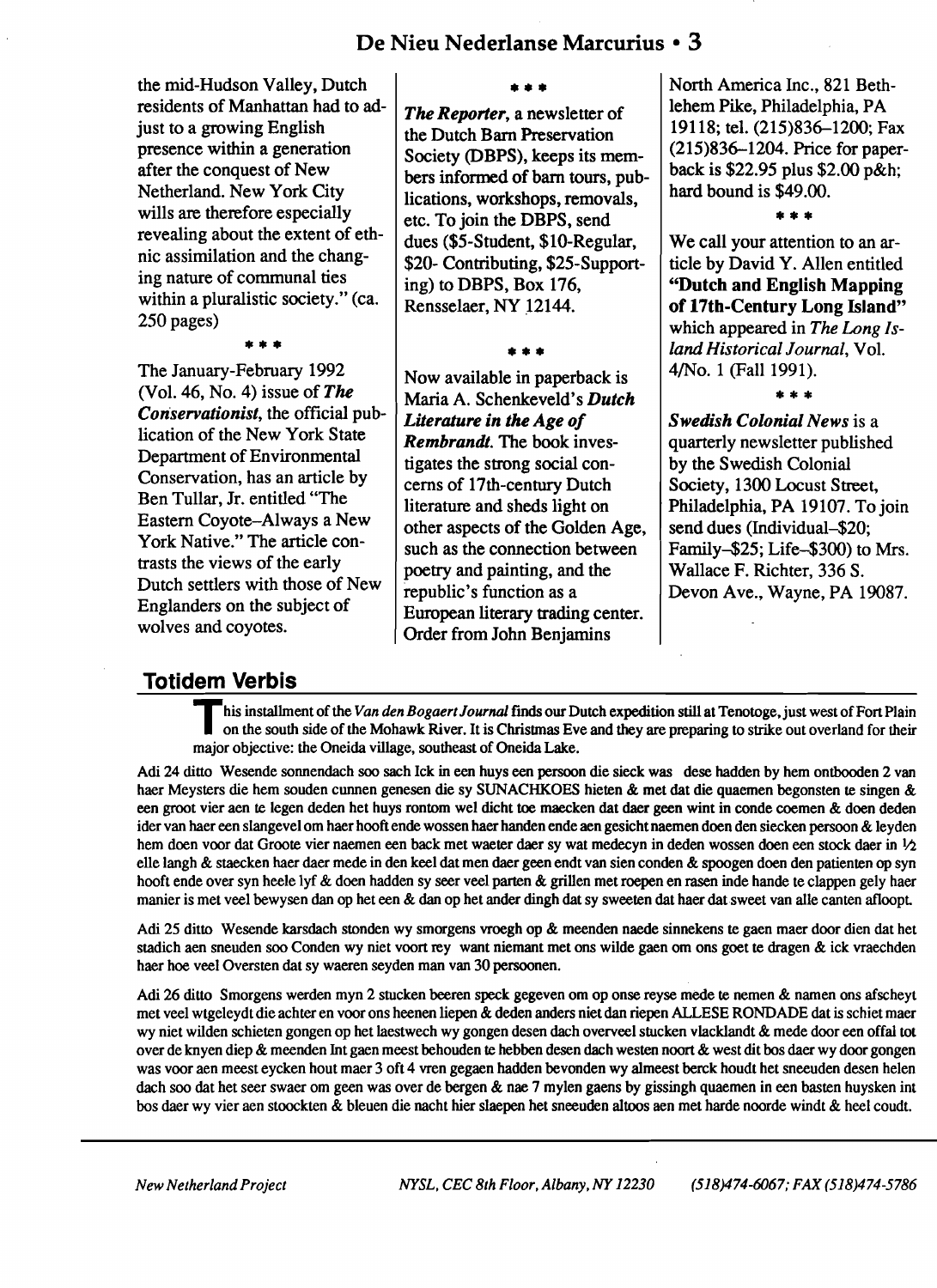Adi 27 ditto Smorgens vroegh gongen wy weder smorgens heel moeyelick doo wel 2½ sneeu op sommige plaetsen wy gongen overbergen en door kruepelbossen wy saegen hier veel spoor van beeren & elanden maer geen wilt hier staen Boecken bomen & nadat wy weder 7 of 8 mylen gegaenhaddenvondenmet de sonnenonder ganck wedereen huysken int bos met weyniech bast maer met wat tacken van boomen daer wy weder groot vier maeck[ten] & koocken daer sappaen het was desen nacht soo coudt dat ick geen twee uren conde slaepen.



Facsimile of the orginal journal entry for 28 January 1634

Adi28ditto soogongenwy wederals vooren& naedatwy :1 a 2: mylengegaenhaddenquamenwyby een kil die soodewilden myn seyden nae de minquasen haer lant loopt & weder een myl gegaen hebbende quaemen wy doen weder by een kil die nae de suyt revier toe loept so de wilden myn seyden & hier werden veel otters & bevers gevangen wy gongendesen dach mede over veel hooge bergen het bos vol groote boomen maer meest bercken & nae 7 a 8 myl gaens weder gedaen als boven staet heel coudt

Adi 29 ditto Gongen wy weder om onse reyte vorderen & naedat wy een wyl gaen hadden quaemen wy op een seer hoogen bergh & doen wy den bergh meesten op waeren soo viel Ick dat ick meenden dat myn de ribben int lief anstucken waeren doch het was de meeter die van myn houwer brack wy gongen mede door laegh lant daer veel eycken boomen stonden & byl steelen en weder nae 7 mylen gaens vonden wy weder een hutken daer wy ons weder leyden & maeckten daer vier & aten al ons eeten hierop dat wy hadden wandt de wilden seyden dat wy noch ontrent 4 mylen vandt Casteel waeren wandt de son was meest onder doen daer noch een wilt naet Casteel toeliep om haer te seggen dat wy souden coomen wy souden mede gegaen hebben maer omdat wy alle grooten honger hadden wouden ons de wilden niet mede nemen...de coers N W.

**NewNetherland Project NewYorkState Library CEC8th Floor Albany, NY 12230**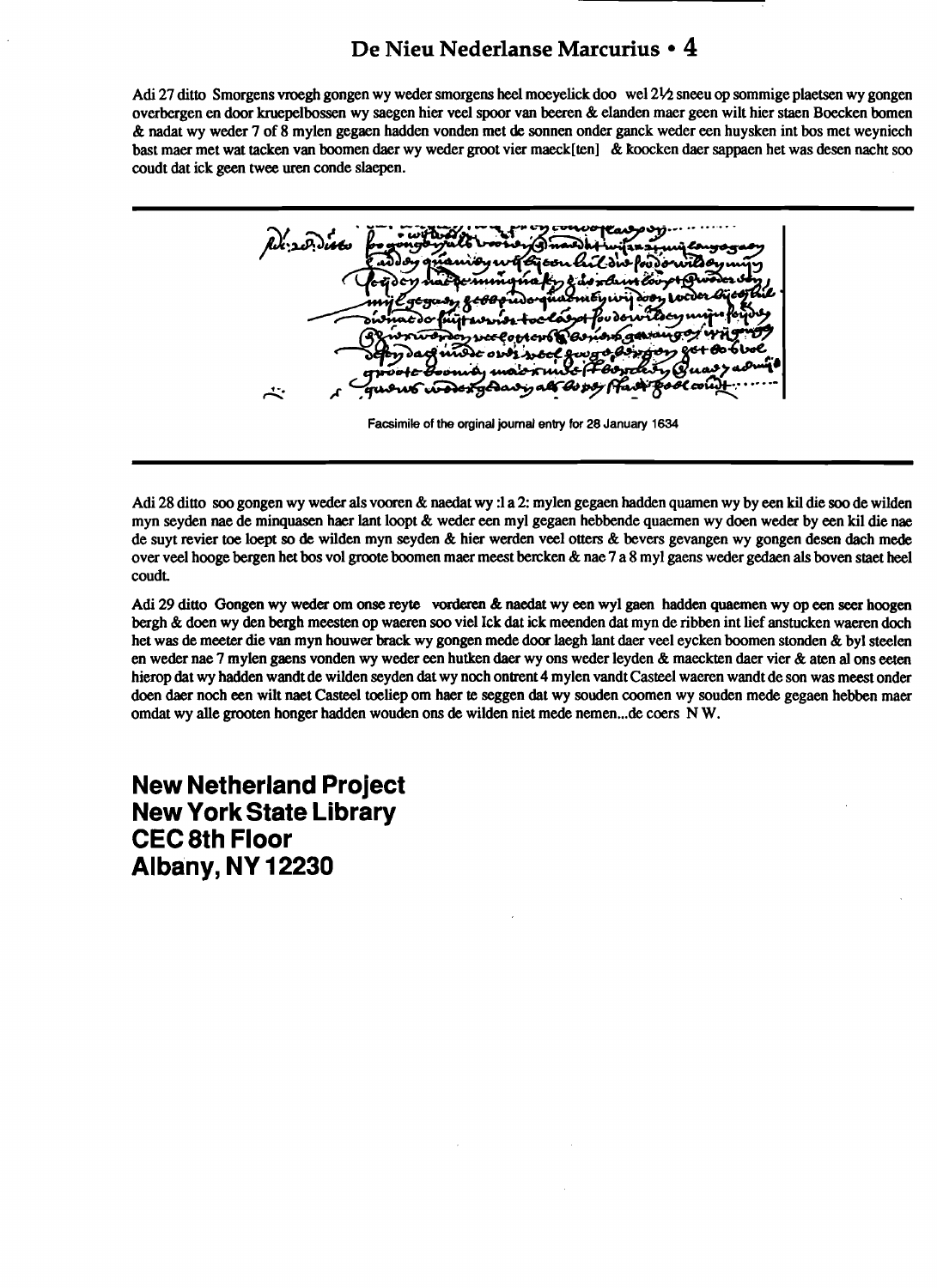# ion Nodonlans ". t Mairrière

# **Vol. 8, No.3 "De Nieu Nederlanse Marcurius" November 1992**

### **Upcoming Meetings & Events**

September through December 1992: A State Library exhibit entitled "The Dutch and the New World: Exploration in the Seventeenth Century" was put together by James Corsaro of Manuscripts & Special Collections to accompany the Rensselaerswijck Seminar. The exhibit includes several rare maps and books published in the Netherlands in the 17th century concerning New Netherland. Included in the exhibit are De Laet's 1630 book, Vander Donck's description, travel & battle journals of De Ruyter and Von Zesen, and maps by Montanus and Goos to illustrate the artistry and skill of 17th century Dutch cartographers. NNP is very grateful to Jim for making this exhibit available during the seminar and thereafter. This is just one of the many examples of the support given to NNP by the State Library.

September 16, 1992 through February 14,1993: Exhibit at Museum of the City of New York (Fifth Avenue at 103rd

Street) on "Jews in Colonial New York: The Levy-Franks Family Portraits." In conjunction with this exhibit, Malcolm H. Stern will lecture October 25 and November 1 on the context of the Levy-Franks portraits.

Saturday, Nov. 7,1992; 10:30 a.m.: Dr. David William Voorhees, editor of *De Halve Maen*  will present "Sex, Lies, and Preserving our Documentary Heritage" at a meeting at the Library of the Holland Society of New York, 122 East 58th Street, New York 10022; (212) 758-1871. Reserve your place at the coffee and lecture for donation of \$6.00 per person.

Sunday, November 8,1992: Lecture at Museum of the City of New York (Fifth Ave. at 103rd Street) by Meta F. Janowitz entitled "Uniquely New York: 17th Century Life" discussing data drawn from genre paintings and lower Manhattan archeological sites.

November 16, 1992: The first of a series of commemorative markers along the entire border of New Netherland will be un-

veiled. The ceremony will take place in Lewes, Delaware, on the site of "Swanendael," New Netherland's southernmost settlement. Coen Blaauw of the Dutch-American Heritage Council is organizing the initiative, with cooperation from the Netherlands American Amity Trust. Commemorative markers will eventually be placed wherever a road crosses into the area that was New Netherland. Each marker will be numbered and will give the name of the site, the date of installation and will read: "You now enter the territory that was known as 'New Netherland' between 1609 and 1664. Its boundaries stretched from the Connecticut River in the north to the Delaware River in the south." 200 markers are expected to be installed in the first stage of the project. Interested private parties can contribute toward the cost of placing markers in their portion of New Netherland. Donors will have the opportunity to have their name or business imprinted on the marker. Contributions are tax-deductible. Prices plus further information can be obtained by writing the Dutch American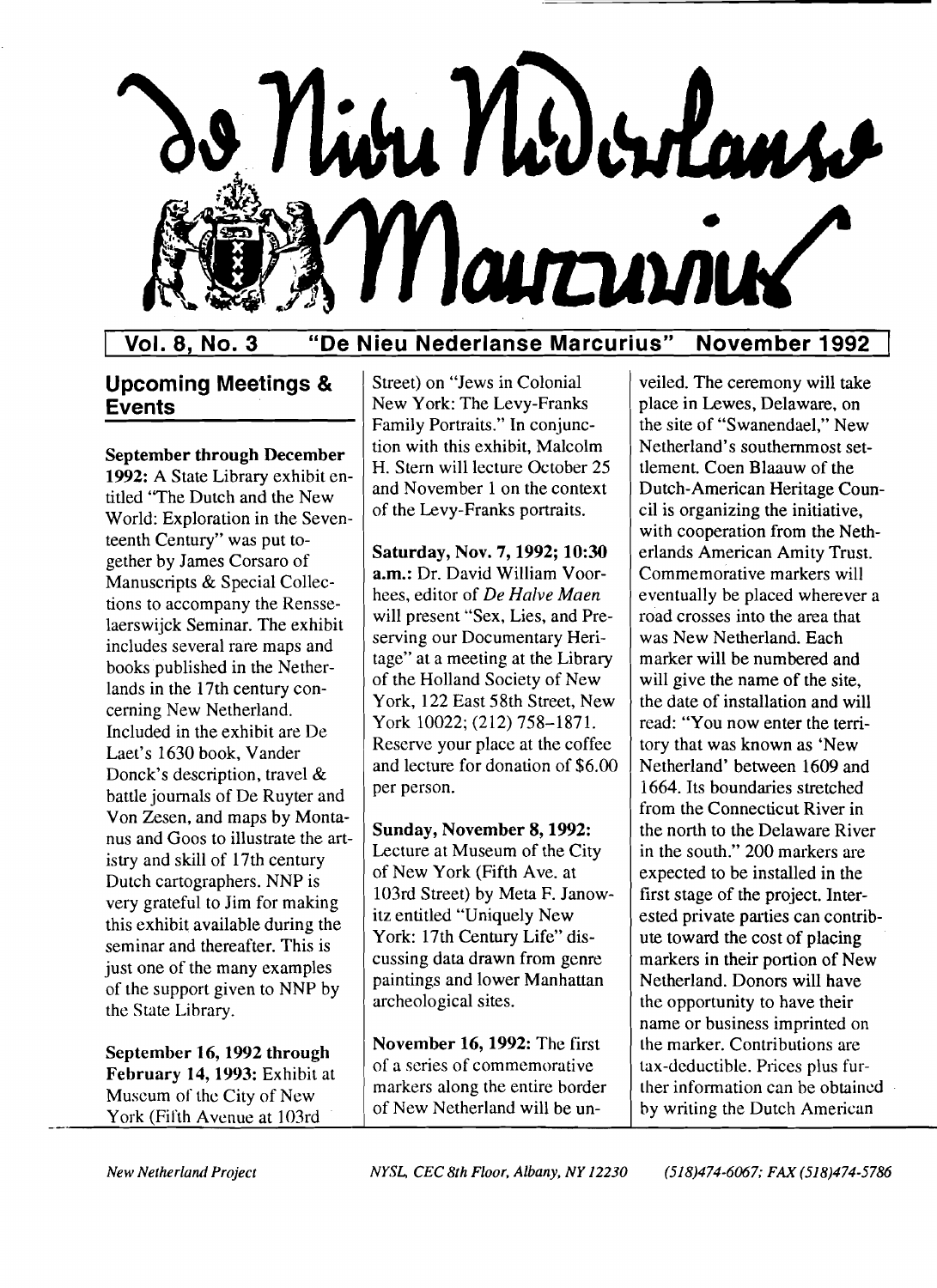Heritage Council, 540 Seventh **News**<br>Street S.E., Washington, DC **News** Summer and Summer, 150 White Plains Road

January 29 & 30,1993: Book 1662 is available for \$10.00. If benefit the library of the New land, Assistant Treasurer, 5<br>York Genealogical & Biographi-<br>Mountain View Drive, Cha cal Society. NYG&B is seeking NJ 07930.<br>donations of books and quality  $\begin{array}{c|c} \hline \text{Family Life in Cobinal New} \\ \hline \end{array}$ donations of books and quality<br>magazines (art, cultural, histori-<br>The Ven Ventere Acception Hendricks Manuscript Award, is magazines (art, cultural, histori-<br>cal and genealogical) for this<br>event. Books can be ordinary as<br> $\begin{array}{|l|l|}\n\hline\n\text{The Van Voorhees Association} & \text{Hendricks Manuscript Award, is} \\
\text{event. Books can be ordinary as} & \begin{array}{|l|l|}\n\hline\n\text{is also looking for members.} & \text{An-} \\
\text{as } 700 \text{ results.} & \text{as } 3.00 \text{ postage from Cornell Uni$ well as rare or valuable and<br>beautiful; they will be sold by<br>"Dutch Auction" (price set high<br> $\begin{bmatrix} 2.00 \text{ junior, $12.00}_{\text{s}} \end{bmatrix}$  and  $\begin{bmatrix} 3.00 \text{ pous} \\ 3.00 \text{ junior, $12.00}_{\text{s}} \end{bmatrix}$  (\$2.00 junior, \$12.00 sustaining,<br> "Dutch Auction" (price set high  $\begin{array}{c|c|c|c|c} \text{``Dutch Auction'' (price set high} & \text{327.00 contributing or $200.00} & & \text{``$*$*$*} \\ \text{then reduced at regular intervals} & \text{life membership. Contact G.} & & \text{Just published by International} \\ \text{until somebody hours an item)} & \text{Hard Butler, 72 Upland Ave.} & \text{Just published by International} \end{array}$ until somebody buys an item).<br>For further information or to do-<br>note a book contact NVG&B So<br> $\star\star\star$ <br> $\star\star$ <br>Reserved by International Metuchen, NJ 08840.<br> $\star\star\star$ <br>Charting the Sea of Darkness: ref rational momentum of the Contract NYG&B Society, 122 E. 58th Street, New<br>
York, NY 100221939; (212) For her ongoing research in The Four Voyages of Henry<br>
York, NY 100221939; (212) For her ongoing research in

May 1-2, 1993: A Dutch Spring  $\begin{array}{|l|l|}\n\hline\n\text{lookup} & \text{looking for old Dutch or Dutch-} \\
\text{Weekend, sponsored by several American family recipes. If you\n\end{array}$   $\begin{array}{|l|}\n\hline\n\text{Number of Mathematical Analysis} & \text{F.} \\
\hline\n\text{P.} & \text{P.} \\
\hline\n\end{array}$ Weekend, sponsored by several American family recipes. If you  $\begin{array}{c|c}\n\text{ping and naturally is need to be a single region,}\n\end{array}$  will be held in Fishkill, New  $\begin{array}{c|c}\n\text{ping and naturally is the same region,}\n\end{array}$ will be held in Fishkill, New a single recipe, if you have  $\begin{array}{c} \begin{array}{c} \star \ast \ast \\ \text{Ork. Being planned are house} \end{array} \end{array}$  a single recipe, if you have  $\begin{array}{c} \star \ast \ast \\ \text{The Dutch Barn Presentation} \end{array}$ York. Being planned are house found a description of a dish in The Dutch Barn Preservation & garden tours, concerts, art & old correspondence, or if a rec-<br>Society has available individual & garden tours, concerts, art &  $\vert$  old correspondence, or if a rec-<br>photo exhibits, hearth cooking,  $\vert$  ipe or food preparation method issues or complete sets of prior Dutch architecture, genealogical was passed along orally, she issues of the *DBPS Newsletter* information, and more. For fur-<br>would very much like to hear Single issues are \$2.00 each; ther information contact Fishkill about it. Please contact her by sets of five are \$6.95 postpaid.<br>Historical Society, P.O. Box  $\overline{a}$  bhone (914) 763–8898 or write Membership in DBPS runs from Historical Society, P.O. Box  $p = \begin{bmatrix} 914 & 763-8898 & or \text{ write} \\ R.R. & \#3 \end{bmatrix}$  Membership in DBPS runs from 133, Fishkill, NY 12524. 133, Fishkill, NY 12524. R.R.  $#3$ , Indian Lane, South

May 10-20, 1993: Spectacular 10-day Dutch heritage tour to **Call for Papers** the Netherland & Belgium de-<br>signed and conducted by Peter  $\begin{array}{|l|l|}\n\hline\n\text{To celebrate the 300th anniver-}\n\end{array}\n\begin{array}{|l|}\n\hline\n\text{Laining, or $20 for organizations.}\n\end{array}\n\begin{array}{|l|}\n\hline\n\text{Write DBPS, P.O. Box 176,}\n\hline\n\text{$ signed and conducted by Peter<br>
Rose, noted author, lecturer,<br>
food columnist. For further information call the New York State<br>
Nalley will be holding a sympo-<br>
sign in the fall of 1993. The fo-<br>
History at the Rochester Mu mation call the New York State  $s$  sium in the fall of 1993. The fo-<br>Museum Associates office at  $\begin{bmatrix} \sin \theta & \sin \theta & \sin \theta \\ \sin \theta & \sin \theta & \sin \theta \\ \cos \theta & \sin \theta & \sin \theta \end{bmatrix}$ Museum Associates office at cus will be on manor life and  $(518)$  474–5801 or for a bro-<br>chure write to the NYS Museum life and published an article with the So-<br>lev from 1664 to 1835. Papers example  $\frac{1}{2}$  every for C Enter write to the NYS Museum ciety from 1664 to 1835. Papers Associates, Room 3073 CEC,<br>Albany, NY 12230. The scholars alike For further infor-<br>curius subscribers. The article is

Family membership in the  $\begin{array}{|l|l|}\n\hline\n\text{Tarrytown, NY 10591; (914)}\n\hline\n\text{David A Alexander Descondents} & 631-8200.\n\hline\n\end{array}$ David Ackerman Descendants-Fair and "Dutch Auction" to interested, write Robert B. Row-<br>benefit the library of the New land. Assistant Treasurer, 5 York Genealogical  $\alpha$  Biographi<sup>-</sup> Mountain View Drive, Chester, David Narrett's *Inheritance and*<br>cal Society, NYG&B is seeking  $\begin{array}{c|c} \text{Mountain View Drive, Chester,} & \text{David Narents } I$  *ife in Colonial Naw* 

photo exhibits issues or complete sets of prior<br>was passed along orally, she issues of the DBPS Newsletter. would very much like to hear  $\begin{array}{|l|l|} \hline \text{Single issues are $2.00 each;} \\ \text{about it. Please contact her by} \\ \hline \end{array}$ 

scholars alike. For further infor-

Street S.E., Washington, DC<br>
20003; (202) 547–3686. Enmily membership in the Tarrytown, NY 10591: (914)

York, NY 100221939; (212)<br>
To the ongoing research in<br>
Dutch-American foodways,<br>
food historian Peter G. Rose is<br>
Ridge Summit, PA 17294–0850,<br>
May 1-2, 1993: A Dutch Spring<br>
looking for old Dutch or Dutch-

Salem, NY 10590. costs  $$5$  for students,  $$10$  regu-<br>lar,  $$20$  contributing,  $$25$  sus-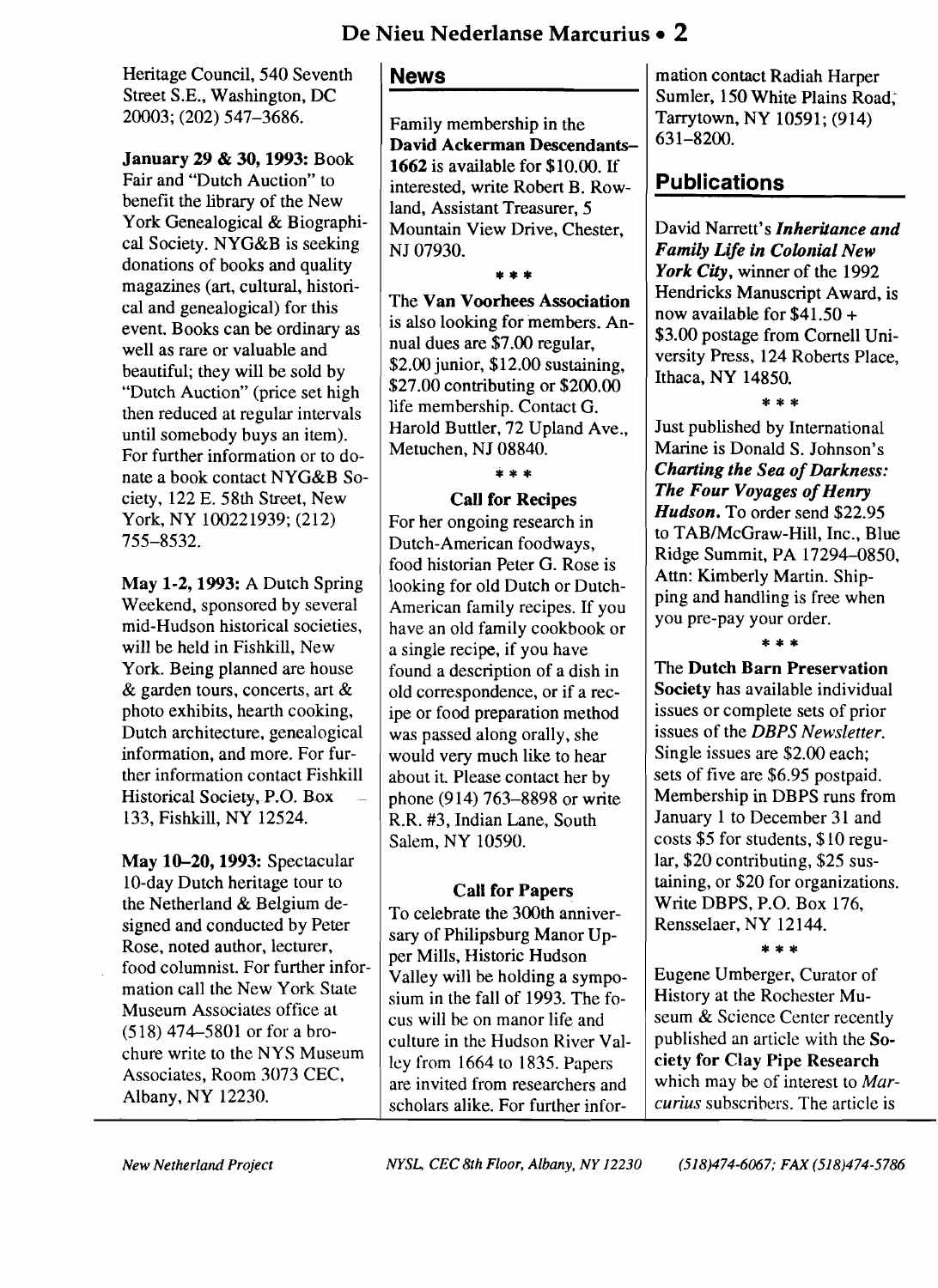titled" 'My Kitchen is a pipe, a box my pantry, these I carry wherever I go': A Dutch innovation on the Traditional Tobacco Box." The article is included in Volume 2 of the Society's books on *Clay Pipe Research* published 1991. Mr. Umberger sent a copy of his article for NNP files.

\*\*\*

Myra Vanderpool Gormley published an article on "Tracing

your Dutch Roots" in the June 1991 issue of *Colonial Homes.*  More than anyone Mrs. Gormley is responsible for spreading the word about NNP to researchers out West. A copy of her article is on file with NNP

### \*\*\*

The Van Voorhees Family Association has just published their historical/genealogical volume entitled *Through a'Dutch Door-*

17th Century Origins of the Van *Voorhees Family.* The book is ca. 240 pages with index and illustrations and addresses the family of Steven Coerte in the Netherlands before and after his emigration to America in 1660. The price is \$22 and orders can be sent to Robert S. Voris, 802 Berkeley Rd., Westover Hills, Wilmington, DE 19807.

### **Totidem Verbis**

In this installment our Dutch party finally reaches its destination. Please note that the date in the caption associated with the previous installment should have read 28 December 1634.

Adi 30 dito Gongen wy sonder eeten naet sinnekens Casteel & doen wy een wyl gegaen hadden weesen myn de wilden de spruyt vande revier die voort fort Oraengien & verby het maquaesen landt daer quaem een vrou onder wegen die ons gebraeden pompoenen brochten om te eeten desen wech staet meest vol bercken houdt & schoon vlacklandt om te saeyen & eerdat wy noch byt Casteel quaemen saegen daer 3 doot graeuen op de maniere als onse doot graven lanckt en hoogh anders soo syn haer graven rondt & dese grauen waeren rontom beset met pallisaden die sy van boomen geklooft hadden & waeren soo sindelyck gemaeckt dat het wonder was soo waeren sy geschildert met roode & witte ende swarte verue maer den Oversten syn graft daer was een poort aen gemaeck & daer stondt boven op een groote houten voogel & ront om geschildert met honden harten & slangen & andere gedierten & doen wy 4 a 5 mylen gegaen hadden doen baeden ons de wilden dat wy doch souden schieten & wy schooten ons geweer los & daen laeden wyt weder & gongen soo naet Casteel toe & saegen noort west van ons leggen een seer groot waeter & tegen over het water geweldich hooghlandt dat inde wolcken lach soot scheen & nae dat ick hier te deegen nae vraegden soo seyden myn de wilden dat in dat waeter de fransen quaemen handelen & daer naer gongen wy vrymoedich naet Casteel toetreden daer haer de wilden In 2 reygen deelden & lieten ons soo verby haer passeren door haer poort de welcke wyt was daer wy door gongen  $3\frac{1}{2}$  voet & daer stonden boven op de poort gesneeden 3 groote houten beelden als mannen waer by dat 3 bocken waeyden die sy vande wilden haer hoofden hadden doot geslagen  $\&$  soo afgesneden  $\&$  dat tot teecken van waerheyf segge overwinnege & dit Casteel heeft 2 poorten een aen de oost & een aen de west syde aen de oost poort daer hoffe mede een lock maer dese poort die was 11/2 voot kleender Als de anderen & doe wy soo ten laesten In den varsten syn huys gebracht worden daer vont ick veel kennis & wy werden inden Oversten syn plaets gestelt daer hy placht te sitten also doen ter tyt niet thuys en was & wy waeren koudt nat & moede kregen datelyck eeten & sy leyde goet vier aen & dit Casteel staet mede op een seer hoogen bergh & was beset met 2 reygen pallisaden inden ronte 767 treeden groot daer staen 66 huysen maer veel beeter hooghen ende schoonden gemaeckt als aIle andere & waeren veel houten gevels aen de huysen die geschildert syn met veelder hande beesten sy slaepen hier meest op verheven plaetsen meerder als enige andere wilden & op den aftermiddach quam een vande raet by my die my vraechden wat dat wy in syn landt deden & wat dat wy hem brochten voor schenckasy Ick seyde hem dat wy hem geen broohten maer dat wy hem maer eens quaemen besoecken macr hy seyde dat wy niet en dochten omdat wy hem gecn schenkasy brocht[en] doen seyde hy hoedat de Iransen hier hadden by haer wesen handelen MET 6 MAN & haer goede verering hadden gegeven wandt sy inde vernoemde revier dit Jaer verleeden Augusti hadden wesen handelen met 6 man wy saegen daer gocde bosschadi bylen en franse hemden & rocken & schcrmessen & desen raet parsoon dien schelden ons voor schellcmcn & dat wy niet en dochten om dat wy soo weynich voor haer vellen gauen sy seyden dat de franse 6 handt seewant voor een beuer geuen & veeldcr hande dingen meer de wilden saeten hier seer